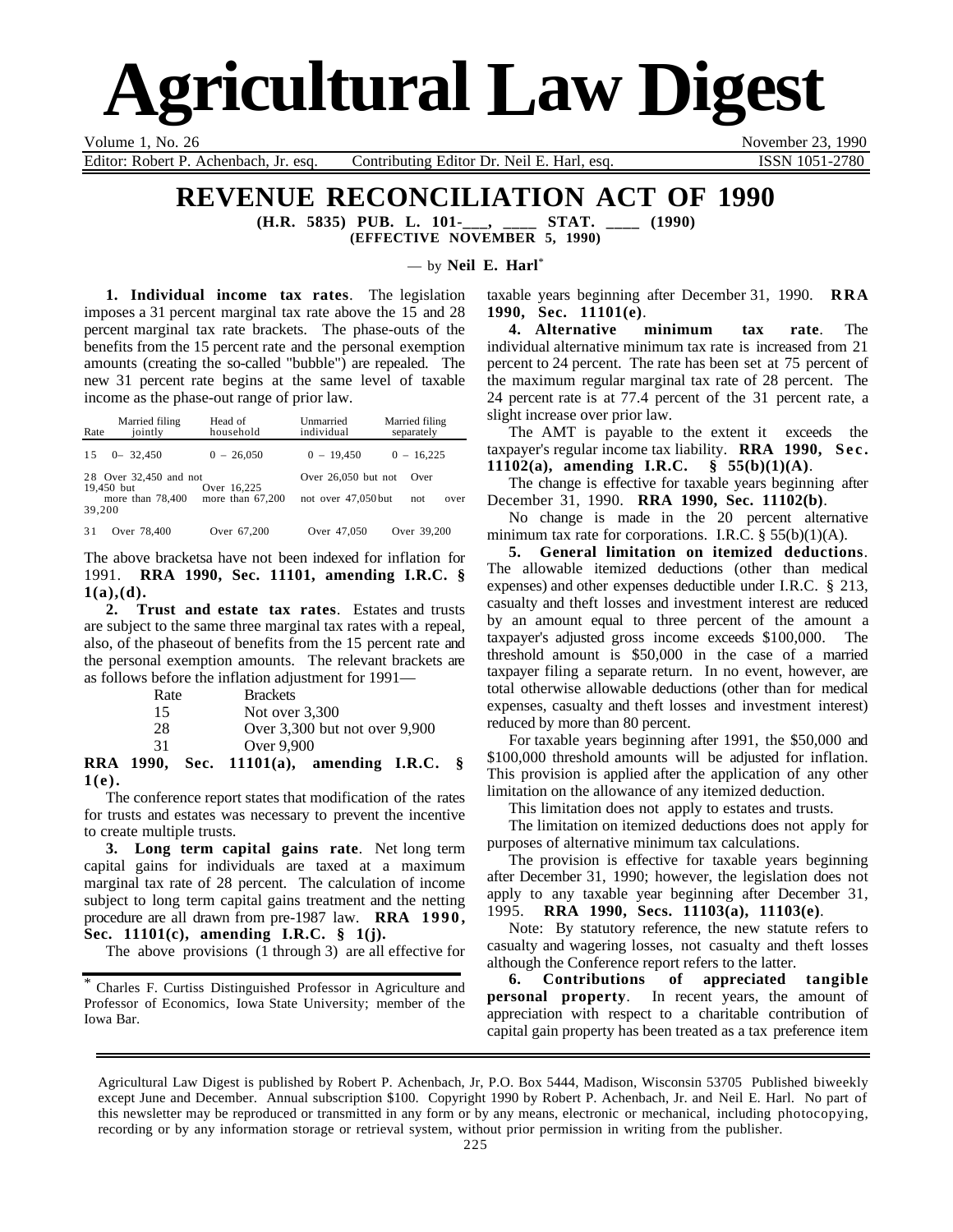for purposes of the alternative minimum tax computation. The provision has been repealed with respect to some items of tangible personal property but only for taxable years beginning in 1991. The former rule continues to apply to other property contributions and to even tangible personal property contributions in taxable years beginning after 1991.

The change, as noted, applies only to tangible personal property and, further, does not apply to inventory property, other ordinary income property or short-term capital gain property. **RRA 1990, Sec. 11344, amending I.R.C. § 57(a)(6)(B)**.

**7. Unnecessary cosmetic surgery.**

**Expenses paid**. Expenses paid for cosmetic surgery or other procedures that are similar are not deductible medical expenses unless the surgery or other procedure is necessary to ameliorate a deformity arising from, or directly related to, a congenital abnormality, a personal injury resulting from an accident or trauma or disfiguring disease. Cosmetic surgery, for this purpose, is defined as any procedure directed at improving the patient's appearance and does not meaningfully promote the proper functioning of the body or prevent or treat illness or disease. **RRA 1990, Sec. 11342(a), amending I.R.C. § 213(d)**.

The amendment is effective for taxable years beginning after December 31, 1990. **RRA 1990, Sec. 11342(b)**.

The Conference report states that amounts paid for insurance are not deductible and reimbursement for such expenses is not excludable from an individual's gross income under an employee health plan. **Conf. Rep. \_\_\_\_, 101st Cong., 2d Sess. 1990**.

**8. Earned income tax credit**. The legislation increases the amount of the earned income tax credit, adjusts the credit for family size and modifies the phase-out percentage as shown in the following table—

|                                    | Credit     | Phase-out  |
|------------------------------------|------------|------------|
|                                    | percentage | percentage |
| For $1991$ —                       |            |            |
| 1 qualifying child                 | 16.7       | 11.93      |
| 2 or more qualifying children 17.3 |            | 12.36      |
| For $1992$ —                       |            |            |
| 1 qualifying child                 | 17.6       | 12.57      |
| 2 or more qualifying children 18.4 |            | 13.14      |
| For $1993 -$                       |            |            |
| 1 qualifying child                 | 18.5       | 13.21      |
| 2 or more qualifying children 19.5 |            | 13.93      |
| For 1994 and later years $-$       |            |            |
| 1 qualifying child                 | 23         | 16.43      |
| 2 or more qualifying children 25   |            | 17.86      |

The amount of the credit that may be received on an advanced basis is limited to the credit that the taxpayer could receive if the taxpayer had only one qualifying child.

For a taxpayer with a qualifying child who has not reached age 1 as of the close of the calendar year in which or with which the taxpayer's taxable year ends, the credit percentage is increased by 3.57 percentage points as explained in item (1). If the taxpayer elects to take a child into account under this special rule for those under age 1, the child may not also be taken into account for purposes of the credit for expenses for household and dependent care services

necessary for gainful employment (I.R.C. § 21). **RRA 1990, Sec. 11111(a), amending I.R.C. § 32**.

The amendment is effective for taxable years beginning after December 31, 1990. **RRA 1990, Sec. 11111(f)**.

For 1990, the earned income tax credit is equal to 14 percent of the first \$6,810 of earned income. The credit phases out at a rate of 10 percent of the adjusted gross income (or, if greater, earned income, exceeding \$10,730). The \$6,810 and \$10,730 amounts are adjusted annually for inflation. **I.R.C. § 32(a)(i)**.

**9. Eligibility rules for earned income tax credit**. In order to qualify for the earned income tax credit, the taxpayer must meet the earned income and adjusted gross income thresholds and must have a qualifying child. To be a qualifying child, an individual must satisfy—(1) a relationship test; (2) a residency test; and (3) an age test.

**Relationship test**. The relationship test is satisfied if the individual is a son, stepson, daughter or stepdaughter of the taxpayer, a descendant of a son or daughter of the taxpayer or a foster or adopted child of the taxpayer. A foster child is defined as an individual whom the taxpayer cares for as the taxpayer's own child. An adopted child includes a child who is legally adopted, or who is placed with the taxpayer by an authorized placement agency for adoption by the taxpayer.

An individual who is married at the close of the taxpayer's year generally must be entitled to a dependency deduction for the taxable year with respect to the individual in order to claim the earned income tax credit.

**Residency test**. The residency test is satisfied if the individual has the same principal place of abode as the taxpayer for more than half the taxable year (the entire year for foster children). The determination of whether the residency requirement is met is made under rules similar to those applicable with respect to whether an individual meets the requirements for head-of-household filing status. The residency must be in the United States.

Under the residency test, certain temporary absences because of education or illness are disregarded for purposes of determining whether the child had the same principal place of abode as the taxpayer for over half the year.

**Age test**. The age test is satisfied if the individual (1) has not attained the age of 19 at the close of the taxable year; (2) is a full-time student who has not attained the age of 24 at the close of the taxable year; or (3) is permanently and totally disabled. Whether a child is a full-time student is determined under the rules relating to the dependency exemption under I.R.C.  $\frac{8}{9}$  151(c)(4). An individual is permanently and totally disabled if the requirements are met for the credit for the disabled, I.R.C.  $\S$  22(e)(3).

If an individual is a qualifying child with respect to more than one taxpayer, only the taxpayer with the highest adjusted gross income may claim the earned income tax credit with respect to the child for that year. A taxpayer may not claim the earned income tax credit if the taxpayer is a qualifying child.

Married taxpayers, as under prior law, may claim the earned income tax credit only if a joint return is filed.

If the earned income tax credit is claimed, taxpayers are required to obtain and supply a taxpayer identification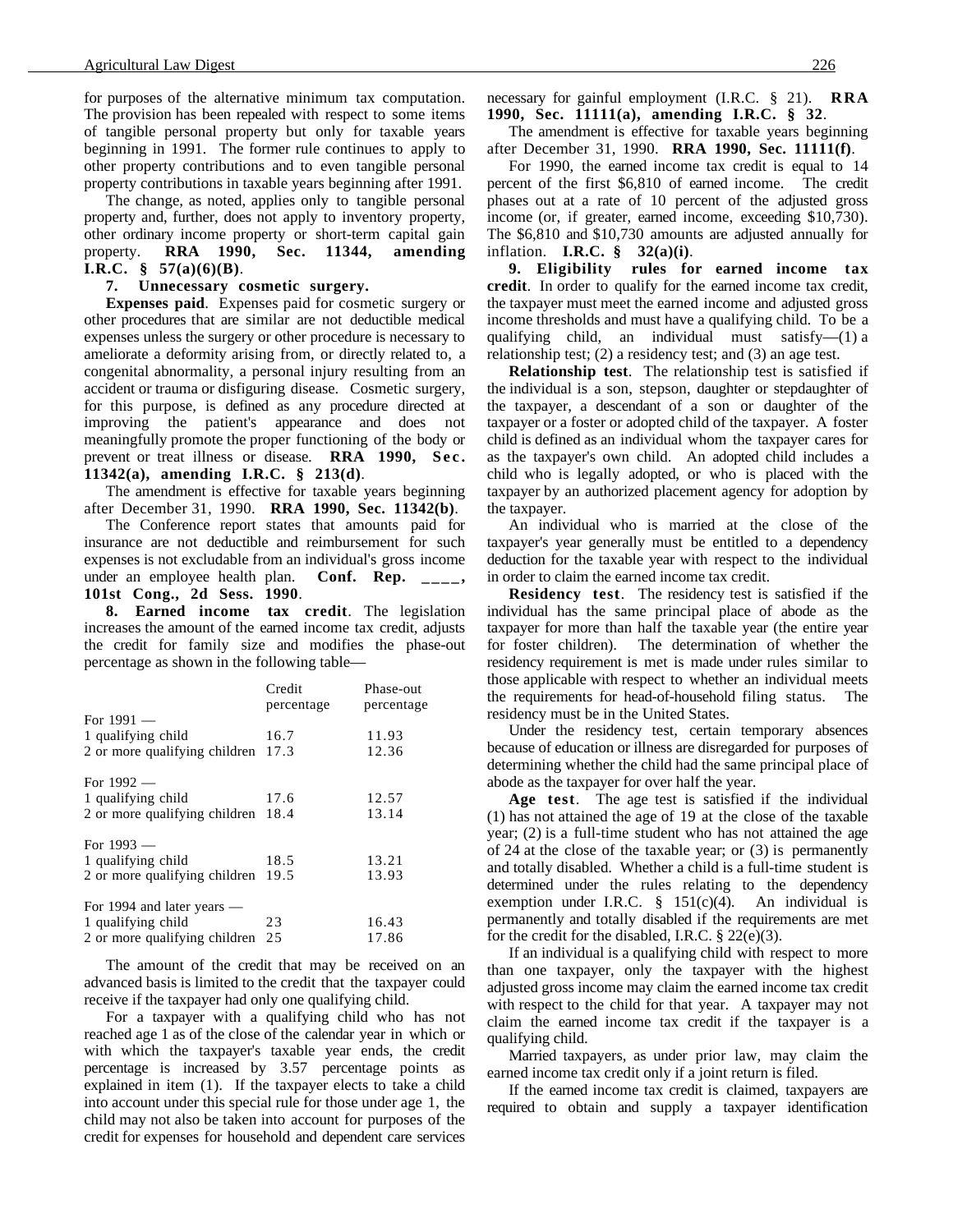number (TIN) for each qualifying child who has attained the age of 1 as of the close of the taxpayer's taxable year.

To claim the earned income tax credit, the taxpayer is to complete and attach a separate schedule to the income tax return. The schedule is to include the name and age of any qualifying children. Adequate proof of the existence of health insurance may be required if the taxpayer has claimed the supplemental earned income tax credit for health insurance. **RRA 1990, Sec. 11111(a), amending I.R.C. § 32**.

**10. Supplemental young child credit**. An additional credit is allowed if any of the taxpayer's qualifying children are under the age of 1 at the close of the taxable year of the taxpayer. The supplemental young child credit is available in addition to the amount of the earned income tax credit determined by family size and is in addition to the supplemental credit for health insurance.

The supplemental young child credit provides an additional credit percentage of 5 percent and an increased phaseout percentage of 3.57 percent. The maximum supplemental young child credit for 1991 is projected to be \$355.

A child qualifying for the supplemental young child credit is not a qualifying individual under the dependent care credit (I.R.C. § 21).

The portion of the credit available under the supplemental young child credit is not available on an advance basis. **RRA 1990, Sec. 11111(a), amending I.R.C. § 32(b)(1)(D)**.

The provision is effective for taxable years.beginning after December 31, 1990. **RRA 1990, Sec. 11111(f)**.

**11. Supplemental credit for health insurance premiums**. A credit is available for qualified health insurance expenses that includes coverage for a qualifying child. The credit is refundable but not on an advance basis.

The expenses for which the credit is available include premium amounts paid during the taxable year for health insurance coverage that includes one or more qualifying children as defined for purposes of the earned income tax credit. Only the cost of coverage (premium amounts) are deductible; expenses such as co-payments or deductibles under the insurance coverage as well as other out-of-pocket medical expenses are not eligible for the credit as qualified health insurance expenses. Amounts paid by an employee who contributes to an employer-sponsored health plan on a pre-tax basis are likewise not eligible for the credit. Employee contributions are eligible if paid on an after-tax basis.

The same eligibility criteria, income phase-in and income phase-out requirements apply as for the earned income tax credit. However, there is no family size adjustment for the health credit.

The maximum amount of the credit is calculated based on a percentage of earned income. When fully phased in, the credit percentage is 5.5 percent of earned income (up to the maximum amount of creditable earned income in effect for the earned income tax credit) and the phase-out rate is 3.9 percent. The credit is phased in so that the credit percentage is 1.1 percent for 1991, 2.475 percent for 1992, 2.5 percent for 1993 and 5.5 percent for 1994 and thereafter. The phaseout percentage is 0.8 percent in 1991, 1.8 percent in 1992 and 1993 and 3.9 percent in 1994 and later years.

The maximum credit after application of the phase-out requirement is limited to no more than the actual cost of coverage to the taxpayer of family coverage. Therefore, the credit is limited to the lesser of the maximum amount of the credit as phased out with respect to the taxpayer and the actual qualified health insurance expenses.

The amount of any expenses eligible for the medical expense deduction or health insurance deduction for the selfemployed is reduced dollar-for-dollar by the amount of the allowable credit under this provision. **RRA 1990, Sec. 11111(a), amending I.R.C. § 32(b)(2)**.

The Conference report provides an example of the interrelationship with the medical expense deduction. If a taxpayer pays a \$3,000 premium for health insurance coverage for the taxpayer and family (including at least one qualifying child), and is entitled to a \$200 credit under the health insurance provision, the amount of expenses available to be considered for the medical expense deduction would be limited to \$2,800 (\$3,000 – \$200). **Conf. Rep. \_\_\_\_\_, 102d Cong., 2d Sess. 1990**.

**12. Treatment of earned income tax credit for means-tested programs**. The earned income tax credit (including the child health insurance portion) is not taken into account as income (for the month in which the refund or payment is made or any month thereafter) or as a resource (for the month in which the refund or payment is made or the following month) for purposes of determining the eligibility or amount of benefit of the individual for AFDC, Medicaid, SSI, low-income housing programs and for purposes of determining the eligibility or amount of benefit of the individual for purposes of the food stamp program and for purposes of certain other housing programs. Effective January 1, 1991, the earned income tax credit is not counted as income for purposes of applying the AFDC gross income limit for applicants and recipients of AFDC. A state may waive any AFDC overpayment based on the failure to count the earned income tax credit toward the gross income limit between October 1, 1989, and December 31, 1990. **RRA 1990, Sec. 11111(a), amending I.R.C. § 32(j)**.

The provision is effective for taxable years beginning after December 31, 1990.

**13. Taxpayer identification numbers**. As noted above, taxpayers are required to obtain and supply a taxpayer identification number (TIN) for each qualifying child who has attained the age of 1 as of the close of the taxable year of the taxpayer. This requirement is solely for purposes of the earned income tax credit. **RRA 1990, Sec. 11112(a), amending I.R.C. § 6109(e)**.

The provision is effective for taxable years beginning after December 31, 1990. **RRA 1990, Sec. 11112(b)**.

**14. Fuel tax**. The highway and motorboat fuels taxes are increased by 5 cents per gallon, effective December 1, 1990. A tax of 2.5 cents per gallon is imposed on fuels used in rail transportation, again effective December 1, 1990. The excise tax exemption for gasohol made from ethanol and qualified ethanol fuel is reduced to 5.4 cents per gallon. The excise tax exemption for partially exempt ethanol and methanol fuels remains at 50 percent of the applicable tax rate (7 cents per gallon).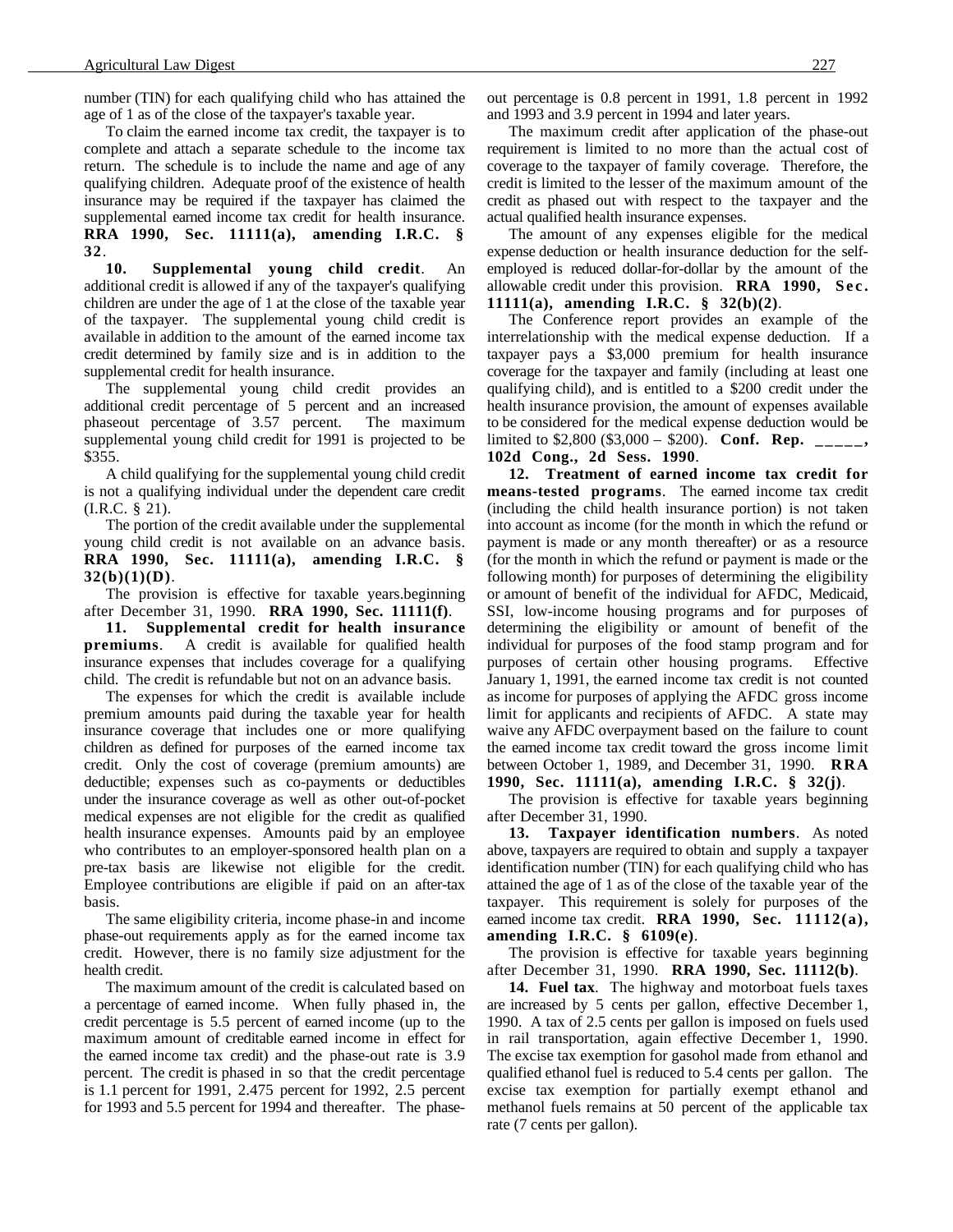Except for the tax on rail transportation noted above, the increased tax rates are not applicable to fuels used in rail transportation, fuels used in off-highway business uses, in farming, by states and local governments, by school buses and by other persons whose use has been fully exempt from the highway and motorboat fuels taxes. **RRA 1990, Sec. 11211, amending I.R.C. § 4081**.

**15. "Gas guzzler" excise tax**. The legislation doubles the tax rates on automobiles that do not meet the statutory standard for fuel economy. Accordingly, the tax begins at \$1,000 for automobile models that do not get 22.5 miles per gallon and increases to \$7,700 for automobile models with fuel economy ratings of less than 12.5 miles per gallon. There is no tax on automobiles getting 22.5 miles per gallon or more. Limousines are subjected to the "gas guzzler" tax regardless of weight. **RRA 1990, Sec. 11216(a), (b), amending I.R.C. §§ 4064(a), 4064(b)(1)**.

The provision is effective for sales after December 31, 1990. **RRA 1990, Sec. 11216(e)**.

**16. Telephone excise tax**. The 3 percent telephone excise tax is permanently extended. **RRA 1990, Sec. 11217(a), amending I.R.C. § 4251(b)(2)**.

The provision is effective for payments of taxes considered collected during semi monthly periods beginning after December 31, 1990.

**17. Telephone excise tax exemption**. Recipients of communications services who are exempt from the telephone excise tax by reason of being a qualified international organization, nonprofit hospital, nonprofit educational organization or a state or local government need no longer file annual certificates of exemption after filing an initial certificate of exemption. Annual certificates of exemption effective on the date of enactment remain effective until the end of the annual period. **RRA 1990, Sec. 11217(c), adding I.R.C. § 4253(k).**

The provision is effective for any claim for exemption made after the date of enactment. **RRA 1990, Sec. 11217(c)(2)**.

**18. Luxury excise tax**. A 10 percent excise tax is imposed on the portion of the retail price of the following items that exceeds the threshold limits specified —

Automobiles above \$30,000 — an "automobile" is defined as any passenger vehicle manufactured primarily for use (as well as sold primarily for use or actually used predominantly) on public streets, roads and highways that is rated at 6,000 pounds gross vehicle weight or less. This includes trucks and vans of 6,000 pounds unloaded gross vehicle weight or less. Limousines are subject to the tax regardless of weight.

The tax does not apply to the sale or leasing of any passenger vehicle for use by the purchaser or lessee exclusively (other than a de minimis amount) in the active conduct of a trade or business of transporting persons or property for compensation or hire. The trade or business of transporting persons or property for compensation or hire does not include the leasing or rental of an automobile without a hired driver.

The tax does not apply to the use of an automobile exclusively for demonstration purposes while a potential customer is present. In that case, the tax is due on sale of the vehicle to the customer.

The tax will apply to a vehicle purchased or leased by a business and used to transport its employees or officers, for example. **RRA 1990, Sec. 11221(a), adding I.R.C. § 4001**.

Boats and yachts above \$100,000 — boats and yachts used exclusively (other than a de minimis amount) in a trade or business (except for entertainment or recreation purposes, including the trade or business of providing entertainment or recreation) are exempt from the tax. Also, boats and yachts used exclusively in the trade or business of commercial fishing or of transporting persons or property for compensation or hire are exempt from the tax. The transporting of persons or property for compensation or hire includes transportation by a cruise ship regardless of destination or by a boat chartered with a pilot. **RRA 1990, Sec. 11221(a), adding I.R.C. § 4002**.

Aircraft above \$250,000 — exemptions are provided for aircraft used exclusively (other than a de minimis amount) in the trade or business of transporting persons or property for hire; aerial application "of fertilizers and other substances"; certain helicopters used exclusively in transporting individuals, equipment or supplies in the exploration, development or removal of oil, gas or hard minerals or in planting or cutting of trees; and aircraft used exclusively for flight training purposes.

A special rule applies to aircraft used at least 80 percent in a trade or business. A taxpayer who purchases or leases an aircraft with respect to which the taxpayer reasonably anticipates that at least 80 percent of the use will be in a trade or business may file a certificate so stating and avoid paying the tax. On its tax return for the next two years, the taxpayer must demonstrate that at least 80 percent of the use of the aircraft was in a trade or business. If this cannot be demonstrated, the taxpayer must pay the tax with interest. If the taxpayer does not demonstrate business use and does not pay the tax, no depreciation deductions are allowed on the aircraft. **RRA 1990, Sec. 11221(a), adding I.R.C. § 4003**.

For passenger vehicles, boats and aircraft used exclusively by the federal government or a state or local government for public works purposes (police, firefighting, search and rescue or other law enforcement or public safety activities or in public works activities) are not subject to the tax. Likewise, vehicles, boats and aircraft used exclusively in providing emergency medical services are exempt. Transportation of a government executive does not qualify for the exemption. **RRA 1990, Sec. 11221(a), adding I.R.C. § 4004(a)**.

The tax on passenger automobiles, aircraft and boats applies to the retail sales price paid by the retail customer including any charge incident to placing the item in a condition ready for use such as preparation charges, dealer add-ons and delivery charges. Parts and accessories are included. Retail rules taxes, if separately stated, are excluded as is the 10 percent tax. The retail sales price is determined without subtraction for any trade in. Thus, the total price paid, whether in cash, in a trade-in or otherwise, is the retail sales price. **RRA 1990, Sec. 11221(a), adding I.R.C. § 4011(d)**.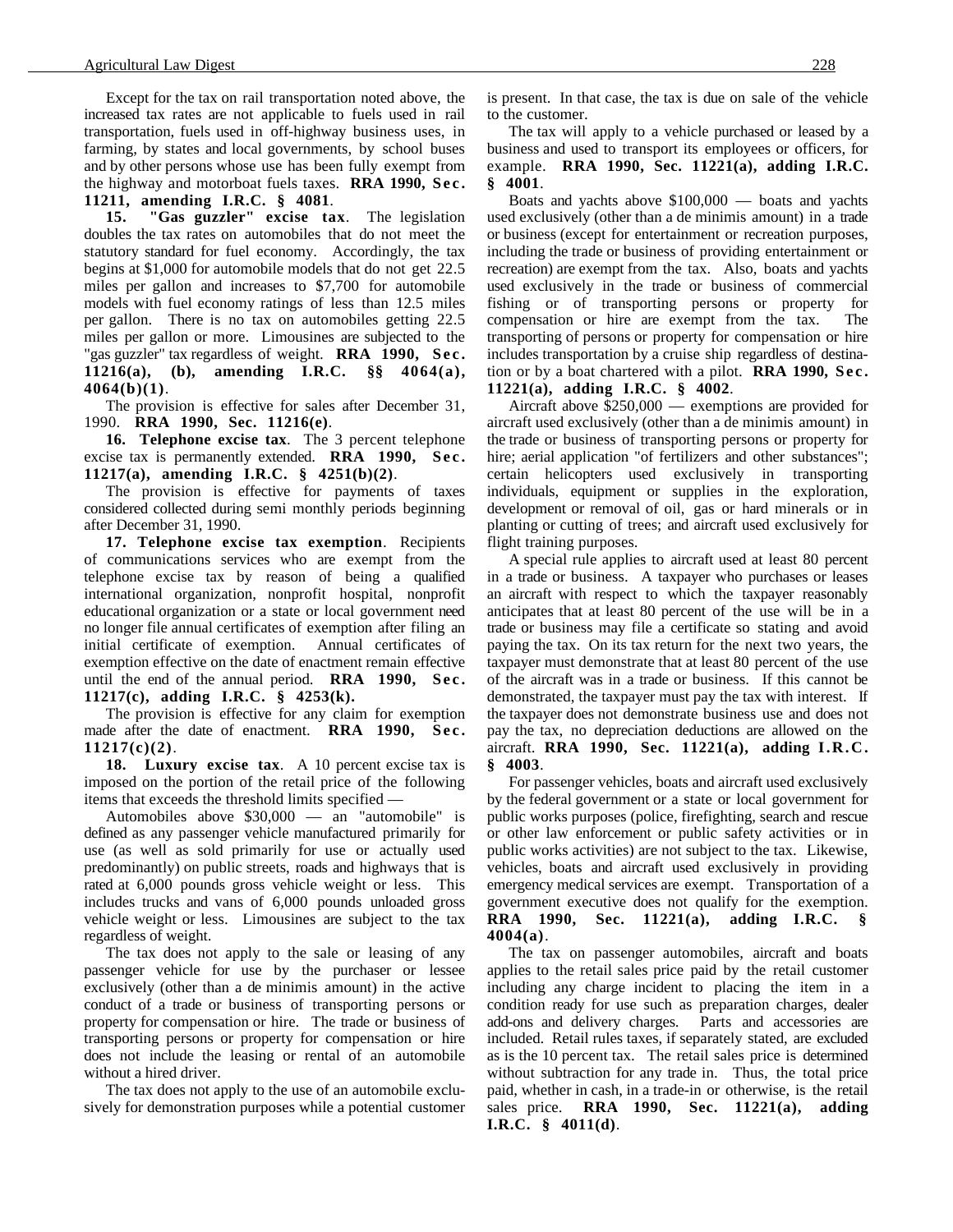The manufacturer's suggested retail price is not the basis on which the price is computed. The House Report indicates that a significant variation from general retail market prices of comparable items may be considered by IRS to be an indication of an attempt to avoid the tax. Similarly, the IRS may consider published guides to the value of used property (such as automobile "blue books") in considering whether the value of used property exchanged for new property subject to the tax was understated with the result that the 10 percent tax is improperly reduced.

The tax applies to import items unless the item is being imported by someone in the trade or business for subsequent retail sale or lease (in which event the retail sale or lease would be subject to tax). The tax does not apply to imports if the first sale or lease occurred outside the United States prior to January 1, 1991. If the first sale occurred outside the United States on or after January 1, 1991, the tax applies to the value of the item at the time of import.

Rebates that are fixed at the time of sale and that go directly to the customer are not included in the base for purposes of calculation of the tax. **H. Rep. \_\_\_\_\_\_, 101st Cong., 2d Sess. 1990**.

Jewelry above \$10,000 — the tax applies on an item-byitem basis to manufactured jewelry and to custom fabricated jewelry (from new or used materials). However, repairs and slight modifications to jewelry are not subject to the tax. Watches are included as jewelry. **RRA 1990, Sec. 11221, adding I.R.C. § 4006**.

Furs above \$10,000 — the tax applies to items made from fur "on the hide or pelt" or in which fur is "a major component." The tax does not apply to leather or to artificial fur.

If a person, in the course of a trade or business, produces an article of a kind subject to the tax from fur on the hide or pelt furnished, directly or indirectly, by a customer, and the article is for use of and not for resale by the customer, the delivery of the item to the customer is treated as the first retail sale for a price equal to the fair market value at the time of delivery. **RRA 1990, Sec. 11221(a), adding I.R.C. § 4007**.

**General rules**. The tax applies only to the first retail sale after manufacture, production or importation of items. The tax does not apply to subsequent sales. As the House report notes, if a jeweler sells a new brooch for \$10,000, that item is subject to the tax. If, however, the jeweler sells an antique brooch for \$10,000, that item is not subject to the tax.

If the sale is voided, the tax is refunded. Upon return of goods for a refund of the purchase price, the tax should also be refunded.

In general, the retailer must collect the tax and remit it to IRS in accordance with the rules generally applicable to excise taxes.

For automobiles, boats and airplanes, any part or accessory installed within 6 months after the article was first placed in service to the extent that item, the original sale and other parts and accessories raise the price above the threshold. The tax is not imposed on parts and accessories if it is a replacement part or accessory or the item does not exceed \$200 in price including installation. Installers are secondarily liable for the tax, if due.

If no tax is imposed on the first retail sale because it is an exempt use, resale by the purchaser within 2 years or substantial non-exempt use during the 2 year period subjects the item to tax on the resale or occasion of non-exempt use by the purchaser at the fair market value at the time of the sale or non-exempt use. **RRA 1990, Sec. 11221(a), adding I.R.C. § 4004(b), (c)**.

The tax does not apply to exported items. **RRA 1990, Sec. 11221(b)**.

In general, lease of an article is considered as a sale at retail. However, special rules apply to the sale of a passenger vehicle, boat or aircraft to a person engaged in a leasing or rental trade or business if it is a qualified lease. The sale of an item to a person involved in leasing is not treated as the first retail sale of the item. The term "qualified lease" means any lease in the case of a boat or aircraft and any long term lease in the case of a passenger vehicle. **RRA 1990, Sec. 11221(a), adding I.R.C. § 4011(c)**.

The provisions are effective on January 1, 1991, unless the purchaser was under a binding contract on September 30, 1990. **RRA 1990, Sec. 11221(f)**.

The tax does not apply to any sale or use after December 31, 1999. **RRA 1990, Sec. 11221(a), adding I.R.C. § 4012**.

**19. Reporting of cash received in a trade or business**. To the extent provided in regulations, except for personal checks any monetary instrument (whether or not in bearer form) with a face amount of not more than \$10,000 is included in the definition of cash. **RRA 1990, Sec. 11318, amending I.R.C. § 6050I(d)**.

The penalty is increased for intentional disregard of the reporting requirements to the greater of \$25,000 or the amount of cash received in the transaction (but not more than \$100,000).

**20. IRS user fees**. The legislation extends for 5 years the IRS program requiring the payment of a fee for most requests for a letter ruling, determination letter, opinion letter or similar ruling or determination. **RRA 1990, Sec. 11319(a)**.

The provision applies to requests made after September 29, 1990, except that no advance payment is required for any fee for requests filed after September 29, 1990, and before the 30th day after the day of enactment. **RRA 1990, Sec. 11319(b)**.

**21. Corporate tax on divisive transactions**. The legislation requires recognition of corporate-level gain on a distribution of subsidiary stock qualifying under I.R.C. § 355 if, immediately after the distribution, a shareholder holds disqualified stock that constitutes 50 percent or more of the vote or value of the distributing corporation or of a distributed subsidiary. Disqualified stock is stock that was acquired by purchase within the preceding 5-year period and after October 9, 1990. **RRA 1990, Sec. 11321(a), amending I.R.C. § 355(c)**.

The provision generally applies to distributions of stock after October 9, 1990. **RRA 1990, Sec. 11321(c)**.

**22. Preferred stock issued with redemption premium**. If preferred stock is considered to have an unreasonable redemption premium, the portion of the premium considered to be unreasonable is deemed to be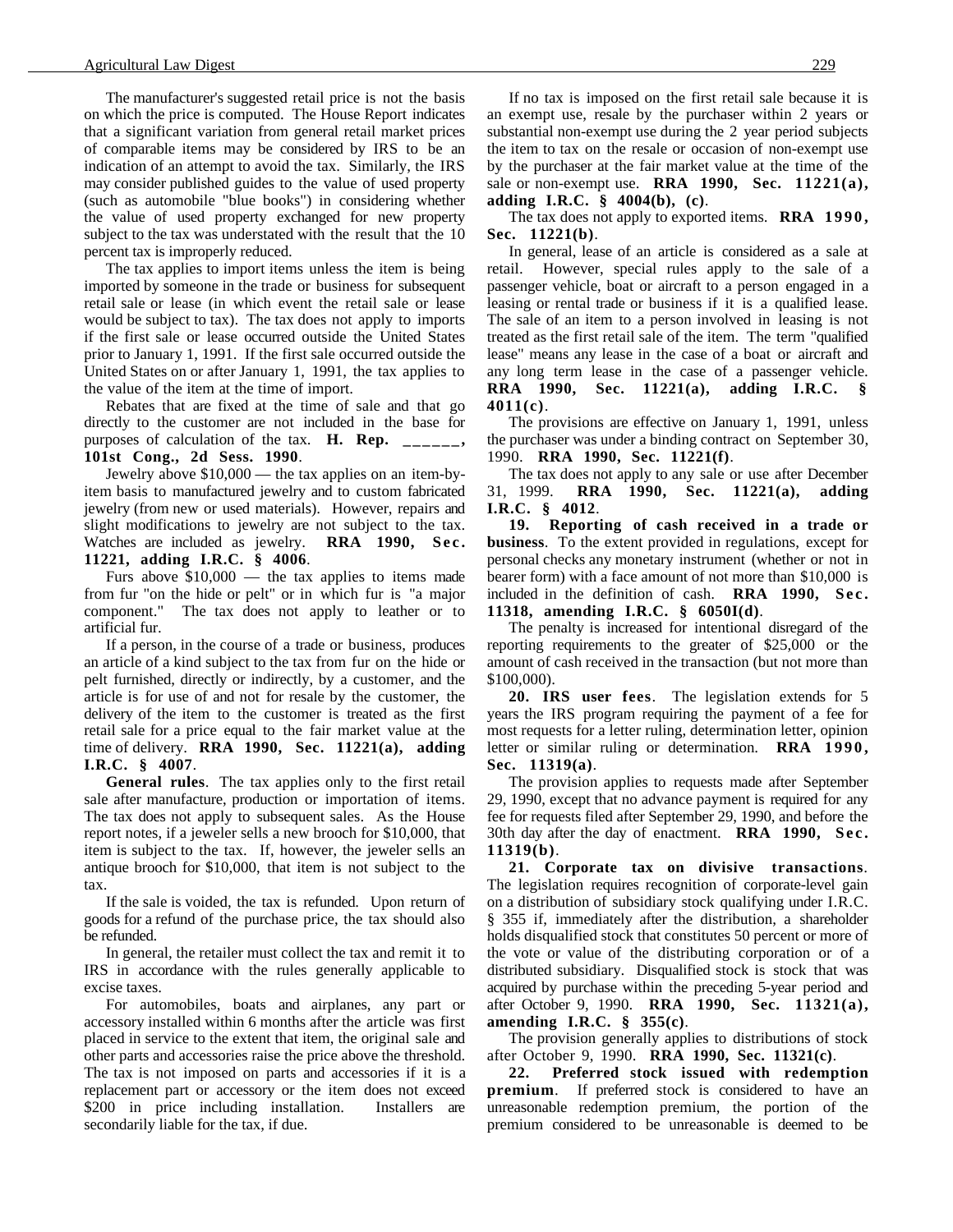distributed to the preferred shareholder ratably over the time during which the stock cannot be called for redemption. The legislation applies the economic accrual rule and the de minimis rule applicable to debt instruments issued with original issue discount to preferred stock that is subject to mandatory redemption or is puttable at a premium, regardless of whether the stock is callable. **RRA 1990, Sec. 11322(a), amending I.R.C. § 305(c)**.

The provision is generally applicable to stock issued after October 9, 1990. **RRA 1990, Sec. 11322(b)**.

**23. Information reporting for acquisitions**. Special allocation and information reporting rules apply to asset acquisitions under I.R.C. § 1060. The information reporting rules do not apply to an acquisition of a trade or business which is structured as a stock acquisition if the transferee does not elect under I.R.C. § 338 to treat the stock purchase as an asset acquisition. It is unclear, however, whether the reporting rules apply to a stock acquisition if an I.R.C. § 338 election or an I.R.C. § 338(h)(10) election is made.

Under the legislation, in the case of a stock purchase where an I.R.C. § 338(h)(10) election is made, the purchasing corporation and the seller must report the specified information. The legislation also makes it clear that if a lender is required to report under I.R.C. § 6050J upon the foreclosure of property, no reporting is required under I.R.C. § 1060 by the lender, provided no allocation is required to be made to goodwill or going concern value. **RRA 1990, Sec. 11323(a), amending I.R.C. § 1060(a)**.

The amendments in this provision apply to acquisitions after October 9, 1990. **RRA 1990, Sec. 11323(d)**.

**24. Net operating loss carrybacks by corporations**. The ability of a C corporation to obtain refunds of taxes paid in prior years by carrying back net operating losses is limited to cases where the losses are created by interest deductions allocable to a corporate equity reduction transaction (CERT). A CERT includes the acquisition of 50 percent or more of the vote or value of the stock of another corporation. However, a CERT does not include the acquisition of the stock of another corporation—(1) that, immediately before the acquisition was a subsidiary of an affiliated group or (2) with respect to which an election under I.R.C. § 338 was made to treat the stock acquisition as an asset acquisition.

The legislation repeals the exception to the definition of a CERT relating to the acquisition of the stock of another corporation which, immediately before the acquisition, was a member of an affiliated group. **RRA 1990, Sec. 11324, amending I.R.C. § 172(m)(3)(B)**.

**25. Exchanges of debt or stock for indebtedness**. For purposes of determining the amount of cancellation of indebtedness income on issuance of a new corporate debt instrument in satisfaction of an old debt, the debtor is treated as having satisfied the old debt with the amount of money equal to the issue price of the new debt.

The legislation also repeals the stock-for-debt exception for bankruptcy cases and insolvent debtors for taxpayers issuing disqualified stock in exchange for debt. Disqualified stock is any stock with a stated redemption price and that either has a fixed redemption date, is callable by the issuer or is puttable by the holder. **RRA 1990, Sec. 11325(a), amending I.R.C. § 108(e)**.

In general, the provision is effective for debt instruments issued or stock transferred after October 9, 1990 in satisfaction of debt. **RRA 1990, Sec. 11325(c)**.

**26. Interest paid by corporations on tax obligations**. Individuals are not permitted to deduct personal interest and that includes interest on underpayment of income tax even if part or all of the income is from a trade or business. Corporations are permitted an income tax deduction for all interest paid or accrued including interest on tax obligations.

Under the legislation, a special interest rate equal to the sum of the short term applicable federal rate plus 5 percentage points is applicable to C corporations for purposes of determining the rate of interest attributable to unpaid tax. The new rate does not apply to any underpayment of \$100,000 or less. **RRA 1990, Sec. 11341(a), adding I.R.C. § 6621(c)**.

The provision is effective for purposes of determining interest for periods after December 31, 1990. **RRA 1990, Sec. 11341(b)**.

**27. Medicare hospital insurance payroll tax**. For wages paid in 1990 to covered employees, the Medicare hospital insurance tax rate is 1.45 percent on both the employer and employee on the first \$51,300 of wages. The rate is 2.9 percent for self-employed persons on the same base of \$51,300.

The legislation increases the cap on wages and selfemployment income considered in calculating Medicare hospital insurance tax liability to \$125,000, adjusted in later years for inflation. **RRA 1990, Sec. 11331(a), amending I.R.C. § 3121(a)(1)**.

The provision is effective for 1991 and later calendar years. **RRA 1990, Sec. 11331(e)**.

**28. Social security coverage of state and local government employees**. With some exceptions, social security coverage is mandated for state and local government employees not covered by a state voluntary agreement or a retirement system in conjunction with their employment. **RRA 1990, Sec. 11332(a), amending 42 U.S.C. § 410(a)(7)**.

The provision is effective for services performed after December 31, 1991.

**29. FUTA surtax**. The Federal Unemployment Tax Act (FUTA) imposes a gross employer tax of 6.2 percent on the first \$7,000 paid annually to each employee. The 6.2 percent rate includes a temporary surtax of 0.2 percent which is scheduled to expire for wages paid after 1990 after which the basic FUTA rate will be 0.6 percent. That's because employees in states meeting certain requirements and with no overdue federal loans are eligible for a 5.4 percentage point credit. The legislation extends the 0.2 percent surtax through 1995. **RRA 1990, Sec. 11333(a), amending I.R.C. § 3301**.

The extension is effective for wages paid after December 31, 1990. **RRA 1990, Sec. 11333(b)**.

**30. Payroll tax deposit**. The legislation requires that deposits of \$100,000 of payroll taxes must be made by the close of the next banking day. **RRA 1990, Sec. 11334(a), amending I.R.C. § 6302(g)**.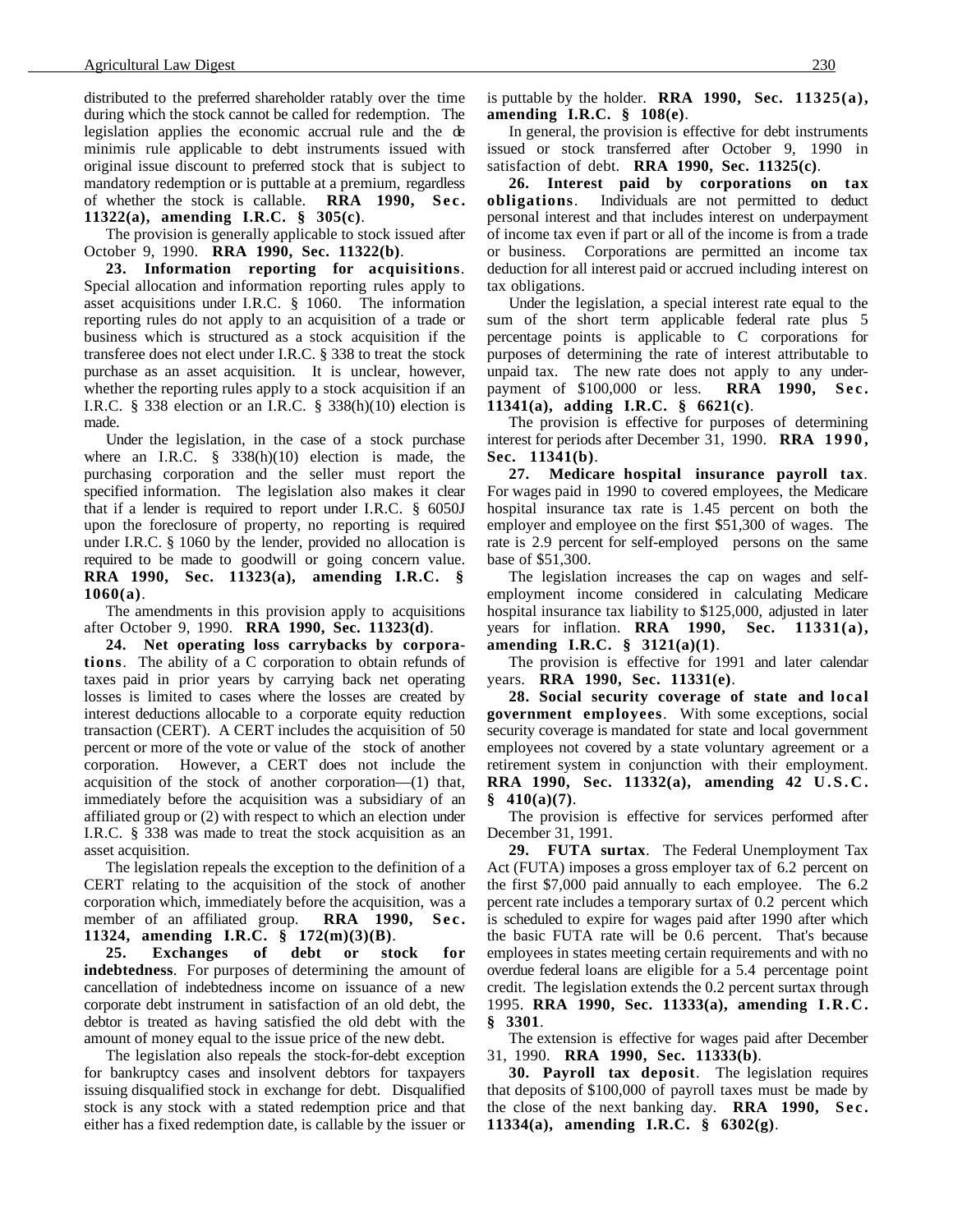The provision is effective for amounts required to be deposited after December 31, 1990. **RRA 1990, Sec. 11334(c)**.

**31. Trusts with foreign grantors**. The legislation provides that a U.S. person who is a beneficiary of a trust is treated as the grantor to the extent the beneficiary transferred property, directly or indirectly, to a foreign person who otherwise would have been treated as the owner under the long-established "grantor trust" rules. The rule applies even if the beneficiary was not a U.S. person at the time of the transfer. **RRA 1990, Sec. 11343(a), adding I.R.C. § 672(f)**.

The provision applies to any trust created after the date of enactment and any portion of an existing trust attributable to amounts contributed after that date. **RRA 1990, Sec. 11343(b)**.

**32. Expiring tax provisions**

**Research and experimental expenditures**. The application of the statutory allocation rule is extended so that it applies to the taxpayer's first two taxable years beginning after August 1, 1989, and on or before August 1, 1991. **RRA 1990, Sec. 11401(a), amending I.R.C. § 864(f)(5)**.

**Research and experimentation credit**. The 20 percent incremental credit for qualified research expenditures and the university basic research credit are extended through December 31, 1991. The rule requiring proration for 1990 is repealed. **RRA 1990, Sec. 11402, amending I.R.C. § 41(h)**.

**Employer-provided educational assistance**. The exclusion for employer-provided educational assistance benefits is extended through taxable years beginning before January 1, 1992. The rule limiting the exclusion for taxable years beginning in 1990 is repealed. Also, the restriction on graduate-level courses is repealed, effective after 1990. **RRA 1990, Sec. 11403(a), (b), amending I.R.C. § 127(d)**.

**Group legal services plans**. The exclusion for employer-provided group legal services and the tax exemption for qualified group legal services organizations are extended through taxable years beginning before January 1, 1992. The rule limiting the exclusion for years beginning in 1990 is repealed. **RRA 1990, Sec. 11404(a), amending I.R.C. 120(e)**.

**Targeted jobs credit**. The targeted jobs credit is extended through December 31, 1991. **RRA 1990, Sec. 11405(a), amending I.R.C. § 51(e)(4)**.

The Conference report clarifies the point that an individual on probation without a finding of guilt is treated as convicted for purposes of the targeted jobs credit. **Conf. Rep. 101-\_\_\_\_, 101st Cong., 2d Sess. 1990**.

**Business energy tax credits**. The business energy tax credits for solar energy (10 percent credit) and geothermal energy (10 percent credit) are extended for qualified property placed in service after September 30, 1990 and through December 31, 1991. **RRA 1990, Sec. 11406, amending I.R.C. § 46(b)(2)(A)**.

**Low income rental housing tax credit**. The lowincome rental housing tax credit is extended through December 31, 1991, with numerous changes in the eligibility requirements. **RRA 1990, Sec. 11407(a), amending I.R.C. § 42(o)**.

**Qualified mortgage bonds**. The qualified mortgage bond and mortgage credit certificate programs are extended through December 31, 1991, with several modifications in the programs. **RRA 1990, Sec. 11408(a), amending I.R.C. §§ 25(h), 143(a)(1)(B)**.

**Qualified small issue bonds**. Authority to issue qualified small issue bonds (which had expired September 30, 1990) is extended through December 31, 1991. Interest on small issues of private activity bonds is exempt from tax if at least 95 percent of the net proceeds is to be used to finance manufacturing facilities or certain land or property for firsttime farmers. **RRA 1990, Sec. 11409(a), amending I.R.C. § 144(a)(12)(B)**.

**Health insurance costs for self-employeds**. The 25 percent deduction for health insurance costs of selfemployed individuals is extended through taxable years beginning before January 1, 1992. The rule requiring proration of the credit for 1990 is repealed. **RRA 1990, Sec. 11410(a), amending I.R.C 162(1)(6)**.

**Orphan drug tax credit**. The 50 percent tax credit for qualified clinical testing expenses incurred for human clinical tests of drugs for certain rare diseases or conditions is allowed for expenses incurred after December 31, 1990, and before January 1, 1992. **RRA 1990, Sec. 11411, amending I.R.C. § 28(e)**.

**33. Alcohol fuels**. At present, an income tax credit of 60 cents per gallon (190 or greater proof) is allowed to producers and blenders of alcohol used as fuel, sold at retail for use as fuel or mixed with fuel in a mixture for motor vehicles on the highway. The credit is scheduled to expire after December 31, 1992.

In lieu of the credit, an excise tax exemption against the federal fuel tax of 6 cents per gallon is allowed on the sale of an alcohol-fuel mixture consisting of 10 percent alcohol fuel. The excise tax exemption is scheduled to terminate after September 30, 1993.

A tariff of 15.85 cents per liter (60 cents per gallon) on imported alcohol fuel is levied to offset the domestic credit and exemption. Imports of ETBE (ethyl tertiary butyl ether) have a duty rate of 6.66 cents per liter.

The 1990 legislation authorizes a new 10 cent per gallon income tax credit for production of up to 15 million gallon per year of ethanol by eligible small ethanol producers (productive capacity for alcohol not in excess of 30 million gallons of alcohol per year). Anti-abuse rules are included (1) to recapture the credit in the event of failure to use ethanol or an ethanol-fuel mixture as fuel and (2) to prevent the credit from benefitting directly or indirectly any producer with a productive capacity in excess of 30 million gallons of alcohol per year or any person with respect to more than 15 million gallons of ethanol per year. The anti-abuse rules, for flow through entities, apply to both the entity and interest holder levels.

The income tax credit of 60 cents per gallon for ethanol fuels or fuel mixtures is reduced to 55 cents per gallon for 190 or greater proof. The excise tax exemption is reduced from 6 cents to 5.5 cents per gallon for a 10 percent ethanol mixture. The credit is extended through December 31, 2000 and the excise tax exemptions through September 30, 2000.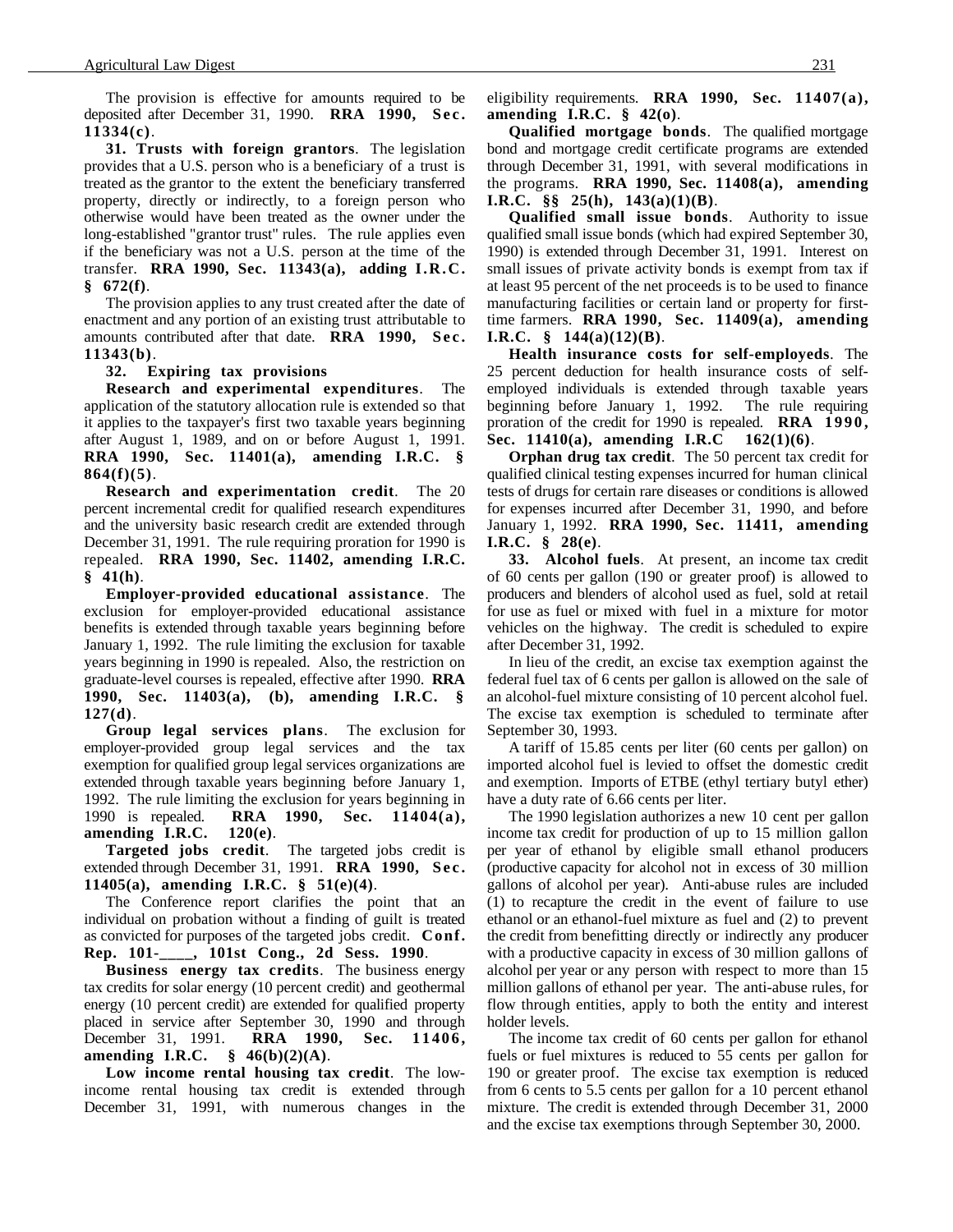The tariff on ethanol is reduced from 15.85 cents per liter to 14.53 cents per liter and terminates after September 30, 2000. **RRA 1990, Sec. 11502(a), amending I.R.C. § 40**.

The amendments are effective for taxable years beginning after December 31, 1990.

**34. Alternative minimum tax relief for energy operations**. A special energy deduction is enacted for purposes of computing alternative minimum taxable income. The deduction is based on a specified portion of the various oil and gas related tax preference items. **RRA 1990, Sec. 11531, adding I.R.C. § 56(h)**.

**35. Estate freezes—repeal of 1987 legislation**. The highly controversial estate freeze provision, enacted in 1987 and amended substantially in 1988, was repealed retroactive to the date of enactment. The provision was replaced with a set of rules to govern the valuation of estate freezes at the inception. The approach in the 1987 legislation, I.R.C. § 2036(c), was to pull back into the gross estate the value of property transferred under circumstances in which the transferor was considered to have retained an interest because of transferring a disproportionately large share of the potential appreciation in the person's interest in an enterprise while retaining an interest or right in the enterprise. That approach is abandoned in the 1990 legislation with attention given to valuing interests accurately. **RRA 1990, Sec. 11601(a), repealing I.R.C. § 2036(c)**.

The repeal is effective for property transferred after December 17, 1987. **RRA 1990, Sec. 11601(c)**.

**36. Valuation rules applicable to estate freezes**. The rules enacted in 1990 apply in determining the value of a residual interest (obtained by first establishing the value of preferred interests and subtracting that value from the overall value of the partnership, corporation or other business enterprise) that is transferred to or for the benefit of a family member.

In determining the value of residual interests, the legislation establishes valuation rules for retained interests. In general, a retained liquidation right, put, call, conversion or similar right is valued at zero, unless the right must be exercised at a specific time and for a specific amount. The assumption is that such rights are unlikely to be recognized to the detriment of family members. If a right to receive a "qualified payment' is involved, the retained interest is valued on the assumption that each right is exercised in a manner resulting in the lowest value for all such rights. A qualified payment is a dividend payable on a periodic basis and at a fixed rate (including one bearing a fixed relationship to a specified market rate) on cumulative preferred stock or a comparable payment under a partnership agreement.

Example (1): Mother retains a cumulative preferred stock carrying a dividend of \$100 per year. The stock may be redeemed at any time after two years for \$1,000. The value of the cumulative preferred stock is the lesser of  $-$  (a) the present value of two years of \$100 in dividends plus the present value of the redemption for \$1,000 in the second year, or (b) the present value of the value of \$100 paid every year in perpetuity.

Example (2): Mother and son are partners in a partnership to which the mother contributes an existing

business. The mother is entitled to 80 percent of the net cash receipts of the partnership until she receives \$1 million after which mother and son each receive 50 percent of the partnership's cash flow. The mother's liquidation preference is \$1 million. Under the legislation, the mother's right to \$1 million is valued at zero unless the mother elects to treat it as a right to receive qualified payments in the amounts and at the times specified in the election. If the mother elects such treatment, amounts not paid at the times specified in the election become subject to the corresponding rules.

The 1990 amendment exempts from these rules  $-$  (a) a retained interest that is publicly traded, (b) an interest that is of the same class as the transferred interest, (c) an interest that is of the same class as the transferred interest except for nonlapsing differences in voting power or (d) interests that possess proportionately the same rights as the transferred interest.

The amount of estate or gift tax on a subsequent transfer of the retained preferred interest is increased by the time value of accumulated distributions. The amount of accumulated distributions and interest subject to gift or estate tax is capped at an amount equal to  $-$  (1) the excess of the fair market value of the residual interests in the corporation or partnership at the date of the subsequent transfer over the fair market value of the interests at the date of the initial transfer multiplied by (2) a fraction the numerator of which is the value of the preferred interests in the corporation or partnership held by the transferor and the denominator of which is the value of all such interests.

The limitation on the amount of unpaid dividends and interest subject to subsequent transfer tax equals (1) the excess of the fair market value of equity interests that are junior to any retained preferred interests at the date of the later transfer over such values at the date of the prior transfer of the junior interest multiplied by (2) a fraction (determined immediately before the later transfer), the numerator of which is the number of shares of preferred interests held by the transferor and the denominator of which is the number of all shares of the same class of preferred shares. This limitation applies with respect to each class of preferred held by the transferor or family members.

The aggregate value of the junior equity interests in a corporation or partnership can be no less than 10 percent of the sum of the total equity in the corporation or partnership plus any debt which the corporation or partnership owes to the transferor or members of the family.

Any redemption, recapitalization, contribution to capital or other change in the capital structure of a corporation or partnership is treated as a transfer of an interest in the entity if an individual or family member receives a retained right affected by the legislation, except as provided otherwise in regulations. Regulations may also provide that such an event results in a transfer if the individual or applicable family member holds such an interest.

The gift tax statute of limitations runs for transfers subject to the rules governing preferred interests in corporations and partnerships and to increases in taxable gifts with respect to cumulative preferred stock only if the transfer is disclosed on a gift tax return with sufficient detail to